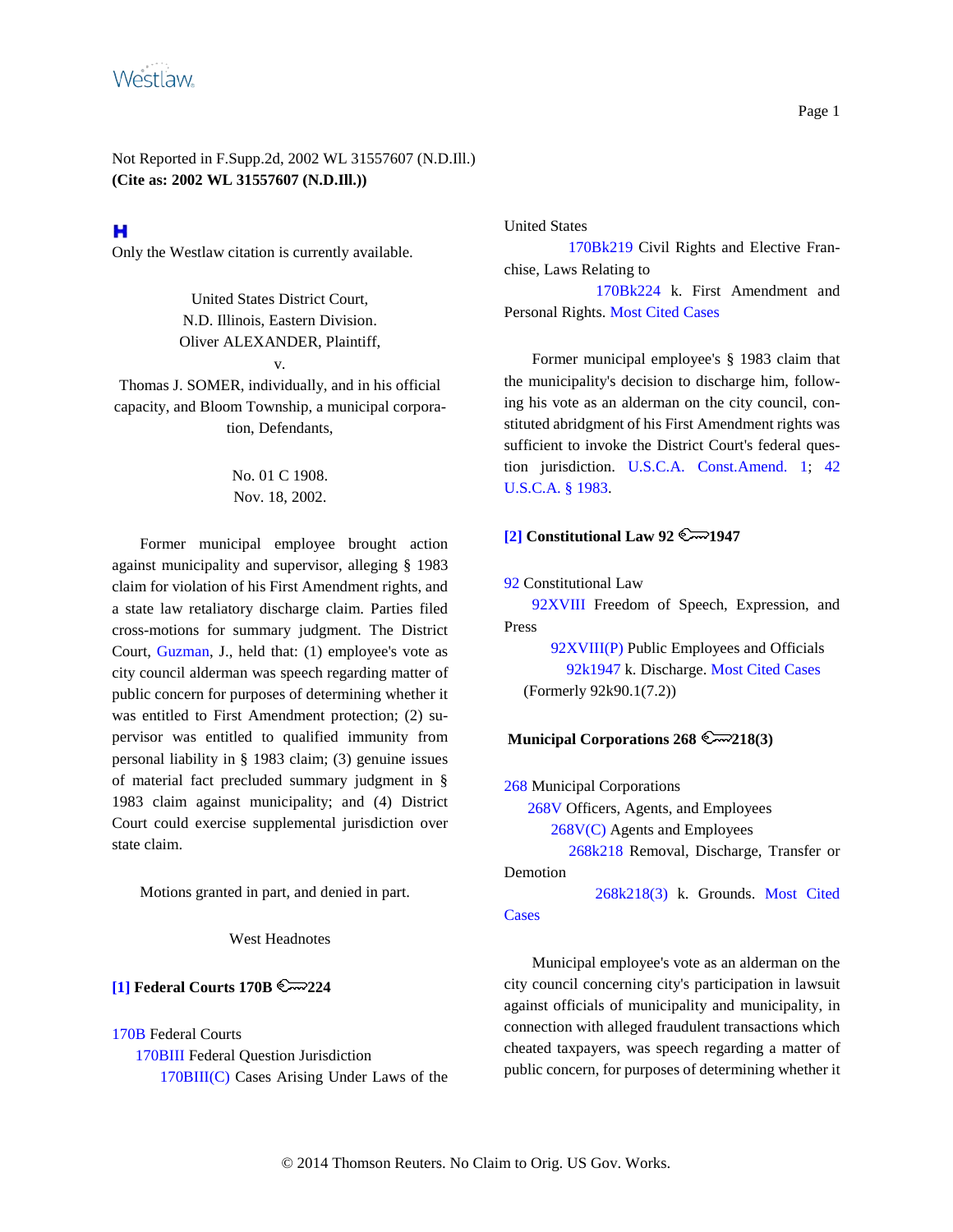was entitled to First Amendment protection, as required in employee's § 1983 retaliation claim against officials arising from employee's discharge following the vote. U.S.C.A. Const.Amend. 1; 42 U.S.C.A. § 1983.

### <span id="page-1-0"></span>**[\[3\]](#page-7-0) Civil Rights 78 2 1376(10)**

#### 78 Civil Rights

78III Federal Remedies in General

78k1372 Privilege or Immunity; Good Faith and Probable Cause

78k1376 Government Agencies and Officers

78k1376(10) k. Employment Practices.

#### Most Cited Cases

(Formerly 78k214(4))

Supervisor was entitled to qualified immunity from personal liability in municipal employee's § 1983 retaliation claim, arising out of employee's discharge, following municipal employee's vote as city council alderman concerning city's participation in a lawsuit against municipality, supervisor, and others; First Amendment law was not so clearly established that supervisor had notice that discharging employee for his city council vote was prohibited. U.S.C.A. Const.Amend. 1; 42 U.S.C.A. § 1983.

### <span id="page-1-1"></span>**[\[4\]](#page-8-0) Federal Civil Procedure 170A 2497.1**

170A Federal Civil Procedure 170AXVII Judgment 170AXVII(C) Summary Judgment 170AXVII(C)2 Particular Cases 170Ak2497 Employees and Employment Discrimination, Actions Involving 170Ak2497.1 k. In General. Most

### Cited Cases

Genuine issue of material fact as to whether municipal employee would have been discharged from his employment but for engaging in protected speech of voting as alderman in city council election, precluded summary judgment in favor of either party, in employee's § 1983 retaliation claim against municipal employer. U.S.C.A. Const.Amend. 1; 42 U.S.C.A. § 1983.

#### <span id="page-1-2"></span>**[\[5\]](#page-9-0) Federal Courts 170B**  $\approx$  **15**

170B Federal Courts

170BI Jurisdiction and Powers in General 170BI(A) In General

170Bk14 Jurisdiction of Entire Controversy; Pendent Jurisdiction

170Bk15 k. Federal Question Cases in General, Claims Pendent To. Most Cited Cases

District Court which had federal question jurisdiction over municipal employee's § 1983 claim that municipality's decision to discharge him, following his vote as alderman on city council, constituted violation of his First Amendment rights could exercise supplemental jurisdiction over municipal employee's state law retaliatory discharge claim, where state law claim turned on identical set of facts as § 1983 claim, same evidence could be used to prove both claims, and same questions of fact were involved with both claims. 28 U.S.C.A. § 1367(a); 42 U.S.C.A. § 1983.

## *MEMORANDUM OPINION AND ORDER* GUZMAN, J.

**\*1** Pending are the parties' cross motions for summary judgment pursuant to FED R. CIV. P. 56. For the reasons set forth below Plaintiff Oliver Alexander's ("Alexander") motion for summary judgment is denied and Defendants Thomas J. Somer ("Somer") and Bloom Township's ("Bloom Township") motion is granted in part and denied in part.

#### *BACKGROUND FACTS*

From 1981 until July 6, 2000, Plaintiff Alexander was employed by Defendant Bloom Township. At the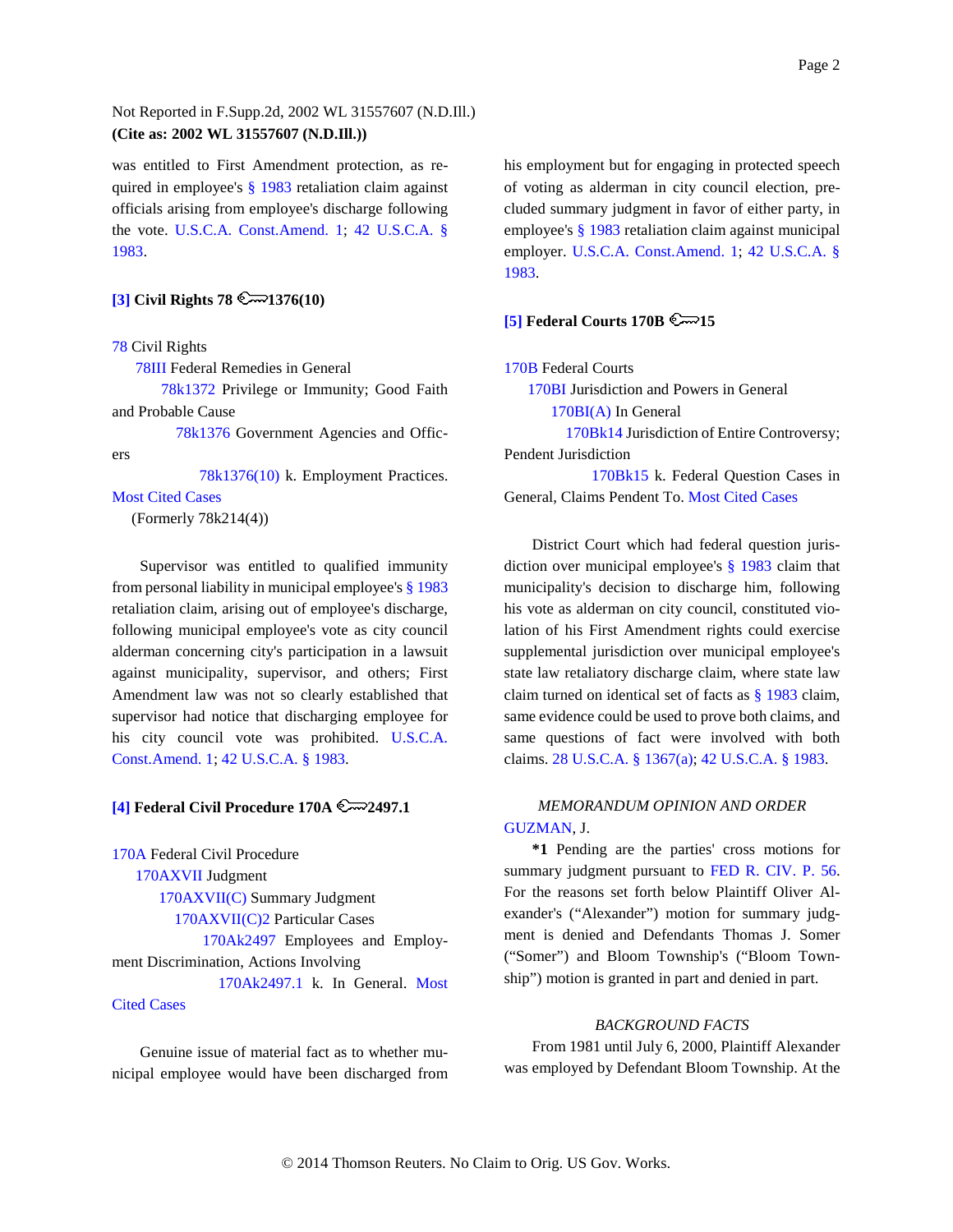time of his termination, Alexander was serving as Director of the Supervisor's Employment Education and Disabled Services ("SEEDS") possessing full authority to create programs, implement devices and attract active participants to the program. In this capacity, Alexander reported to the Township Supervisor, Defendant Somer, who as chief executive officer was responsible for both supervision of the various departments and all hiring and termination decisions. Alexander also participated in meetings of the department heads where, issues pertaining to Township functions were discussed in roundtable fashion and where, Alexander contributed input that Somer relied on in making policy decisions. When, in 1997, Somer assumed the role of Township Supervisor, Alexander was serving as head of the General Assistance Department. However, in the spring of 1999, after persistent morale problems and a lack of work product, Somer, believing that Alexander was "burnt out" and that perhaps a new opportunity would serve as motivation, reassigned him to SEEDS.

In April 1999, Alexander was elected to the position of alderman to the City Council of Chicago Heights. Alexander and Somer (who ran unsuccessfully for mayor) belonged to opposing, informal parties, but the election itself was non-partisan. Thereafter, Alexander and Somer continued a friendly relationship and would sometimes discuss matters coming before the City Council including issues concerning Bloom Township.

In 1999, a private individual brought a lawsuit in the chancery division of the Circuit Court of Cook County, *Dieringer v. Somer,* No. 99 CH 8472, naming, among others, Somer and Bloom Township as defendants. The suit alleged that Somer and two others had made fraudulent transactions in connection with Bloom Township's efforts to reactivate tax delinquent properties, thereby cheating taxpayers, including those in Chicago Heights and Bloom Township, out of hundreds of thousands of dollars. The City of Chicago Heights then joined the lawsuit as a plaintiff, without the approval of its City Council.

On July 5, 2000, a resolution was introduced to the Chicago Heights City Council to ratify the City of Chicago Heights' participation in the suit. Some three weeks prior to the vote, Alexander met with Somer and expressed discomfort at the prospect of a vote on Chicago Heights' participation in the lawsuit, given his dual obligations to Bloom Township and the City. Plaintiff suggests that Somer offered no guidance at this meeting and noted only his belief that Alexander would do the right thing. Defendant Somer contends that he informed Alexander that it was improper for him to take a position adverse to the interests of Bloom Township and that Alexander acknowledged that he could not vote given a conflict of interest.

**\*2** On or about a week before the vote, Alexander met with the City Attorney regarding the upcoming vote to discuss any potential conflict of interest between his concurrent duties as alderman and as a director within Bloom Township. Although the City Attorney did not review the City's Ethics Ordinance with Alexander, he did show him statutory language to the effect that no conflict of interest would arise through Alexander's participation. Alexander also had a discussion with the Mayor of Chicago Heights, who concurred with the City Attorney's position. Still, at no time did Alexander familiarize himself with the impact of the lawsuit on Bloom Township or attempt to determine whether he had a financial interest in the vote.

Ultimately, while believing that Somer had not personally engaged in wrongful conduct, Alexander, based on a moral conviction that due process should be followed, voted to approve the City's participation in the lawsuit. During the meeting, a fellow alderman objected to Alexander's participation on the grounds of conflict of interest, but, when the City Attorney voiced his lack of concern for any ethical impropriety, Alexander's vote stood and the measure passed. Following the meeting, Somer spoke with one or more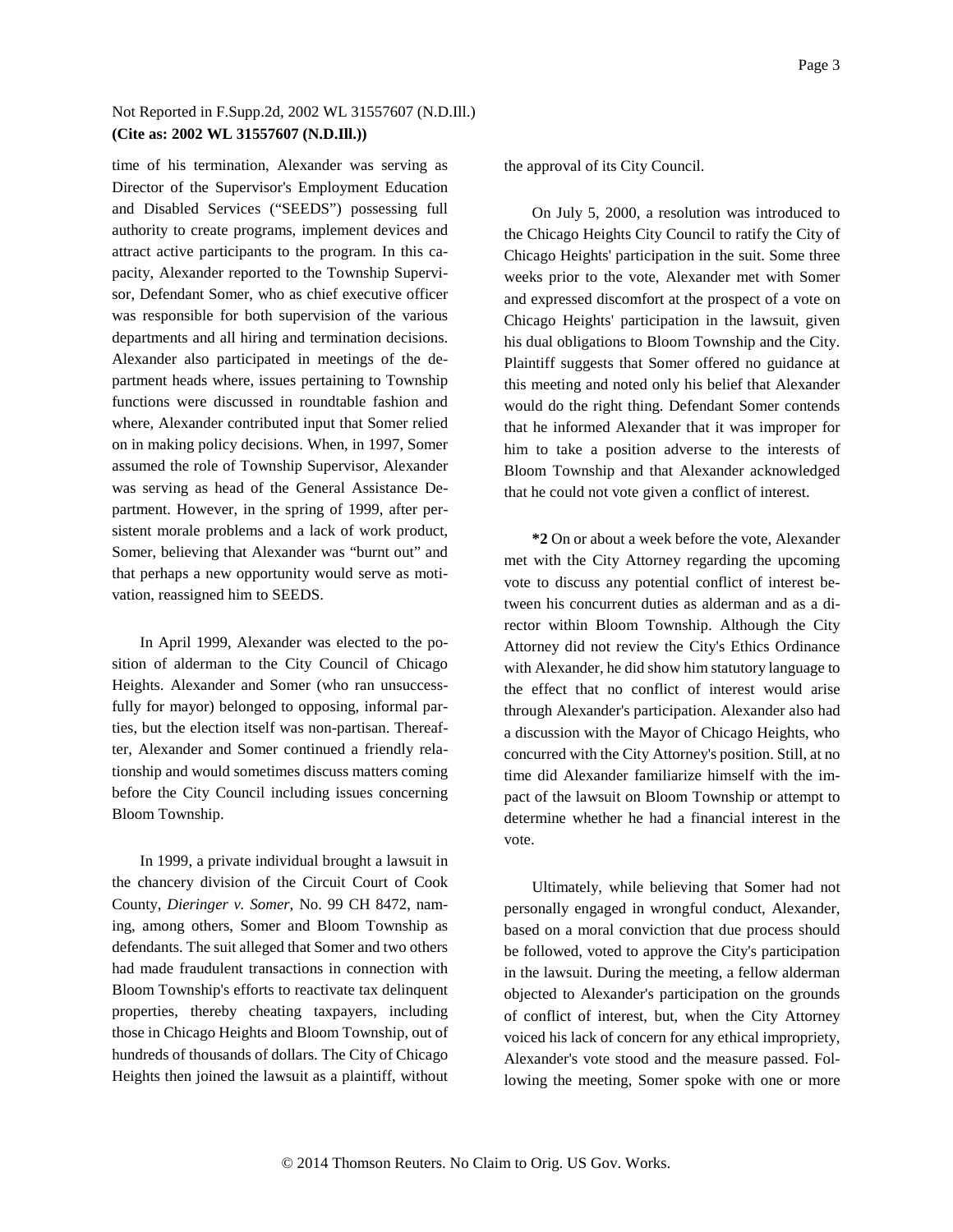members of the City Council by telephone and was informed of Alexander's vote.

Somer, viewing Alexander's action as "the brick that broke the camel's back," resolved to terminate him immediately. Arriving at work at 10 a.m., on July 6, 2000, Alexander discovered a letter on his desk which stated in relevant part: "Please be advised that effective immediately your employment with Bloom Township is terminated." No reason was stated in the letter for Alexander's termination. Alexander attempted unsuccessfully to contact Somer by telephone, as the call was either refused and/or the message not received or never returned.

On February 15, 2001, following a jury trial, the Chancery Division entered a directed verdict in favor of all defendants in the *Dieringer* suit. On March 19, 2001, Alexander filed the instant suit against Bloom Township and Somer, in both his individual and official capacities, claiming, in Count I, abridgement of his First Amendment rights under 42 U.S.C. § 1983 and, in Count II, a pendant retaliatory discharge claim pursuant to state law. Bloom Township then entered a motion to dismiss Count II, FED R. CIV. P. 12(b)(6), which was denied. *Alexander v. Bloom Township,* No. 01 C 1908 (N.D.Ill.2001).

On April 19, 2002, the parties filed cross motions for summary judgment under FED. R. CIV. P. 56. Somer/Bloom Township argues that Alexander's vote was a political act and that he held a policymaking position within Bloom Township and was therefore subject to termination by his employer. In the alternative, Defendants argue that irrespective of Alexander's policymaking status and the negative impact resulting from his vote, his sub par job performance justified his dismissal. Defendants also contend that Somer, in his individual capacity is entitled to qualified immunity as to Count I. In the alternative, Somer/Bloom Township suggest that summary judgment is proper for all defendants as to Count I and therefore the court should exercise its discretion in dismissing

Count II for lack of subject matter jurisdiction.

**\*3** Regarding Count I, Alexander argues that summary judgment is proper because the vote had no connection with the scope of his employment, rendering his policymaking status inapposite and affording him First Amendment protection against retaliatory discharge. Alexander also contends that Somer's reaction to his vote was the cause of discharge and that Somer/Bloom Township has not met the burden of demonstrating legitimate alternative motives for dismissal. Further, Alexander contends that summary judgment is appropriate for Count II, because Somer/Bloom Township violated Illinois public policy, which protects elected officials from personal retribution for acts undertaken during performance of their duties.

#### *DISCUSSION*

I. Summary Judgment Standard

Summary Judgment is proper when the record shows that there is no genuine issue as to any material fact and that the moving party is entitled to a judgment as a matter of law. FED. R. CIV. P. 56; *See also Celotex Corp. v. Catrett,* 477 U.S. 317, 322–23, 106 S.Ct. 2548, 91 L.Ed.2d 265 (1986). This standard of review applies to cross motions for summary judgment. *International Brotherhood of Electrical Workers v. Balmoral Racing Club, Inc.,* 293 F.3d 402, 404 (7th Cir.2002). The nonmovant must show through specific evidence that a triable issue of fact remains on the issues on which he bears the burden of proof at trial. *See Celotex,* 477 U.S. at 324. "The nonmovant may not rest upon mere allegations in the pleadings or upon conclusory statements in affidavits; it must go beyond the pleadings and support its contentions with proper documentary evidence." *Chemsource, Inc. v. Hub Group, Inc.,* 106 F.3d 1358, 1361 (7th Cir.1997). A genuine issue of material fact exists when the evidence is such that a reasonable jury could return a verdict for the nonmoving party. *Insolia v. Phillip Morris, Inc.,* 216 F.3d 596, 599 (7th Cir.2000). It is with these standards in mind that we address the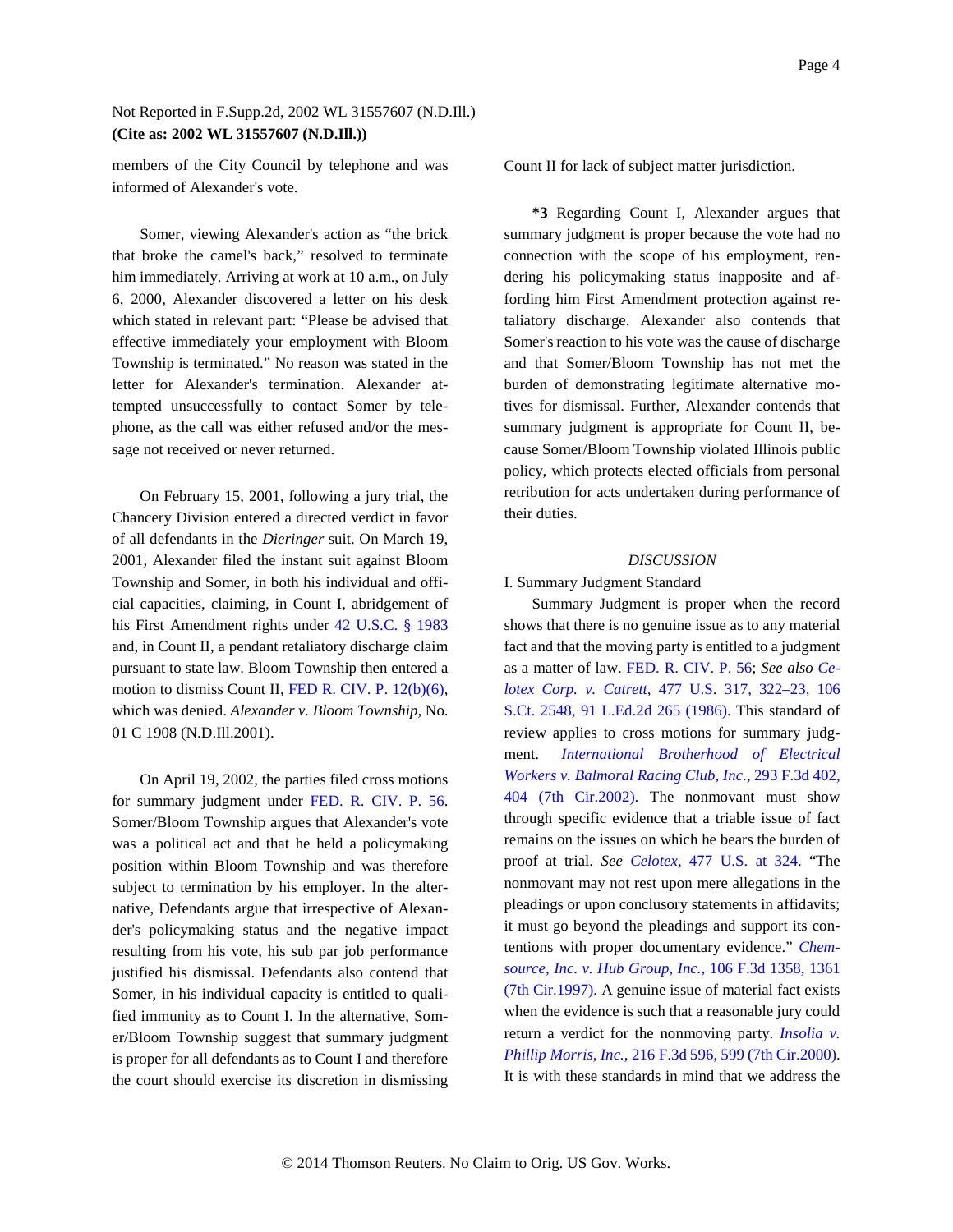instant motions.

#### II. Jurisdiction Federal Claim

<span id="page-4-0"></span>[\[1\]](#page-0-0) In order to bring a 42 U.S.C. § 1983 claim in federal court, the plaintiff must allege that a person acting under color of state law engaged in conduct that deprived him of a right, privilege or immunity secured by the Constitution. *See* 42 U.S.C. § 1983. A court determines whether there is federal question jurisdiction by examining the plaintiff's well pleaded complaint to ensure that issues of federal law are raised. *Henderson v. Bolanda,* 253 F.3d 928, 932 n. 3 (7th Cir.2001). After examining Alexander's allegation that Defendants' decision to discharge him, following his vote on the City Council, constituted abridgment of his First Amendment rights, we are satisfied that Alexander has pleaded a non-frivolous constitutional claim that is sufficient to invoke the Court's federal question jurisdiction. *See Woods v. City of Michigan City,* 940 F.2d 275, 281 (7th Cir.1991).

#### III. Qualified Immunity

As part of its request for summary judgment, Defendant Somer, in his individual capacity, asserts the affirmative defense of qualified immunity with respect to Count I. Qualified immunity, shields public officials from liability for civil damages insofar as their conduct does not violate clearly established statutory or constitutional rights of which a reasonable person would have known. *Jacobs v. City of Chicago,* 215 F.3d 758, 766 (7th Cir.2000). The Supreme Court's jurisprudence on qualified immunity requires that this issue be resolved at the earliest possible stage of the litigation. *Hunter v. Bryant,* 502 U.S. 224, 227, 112 S.Ct. 534, 116 L.Ed.2d 589 (1991). The qualified immunity inquiry is limited to an objective reasonableness standard. *Harlow v. Fitzgerald,* 457 U.S. 800, 818–19, 102 S.Ct. 2727, 73 L.Ed.2d 396 (1982). Whether qualified immunity applies is a matter of law. *Green v. Carlson,* 826 F.2d 647, 649 (7th Cir.1987). In order for Alexander to survive Somer's assertion of qualified immunity two conditions must be satisfied: 1) the complaint must allege facts that, if true, would constitute a violation of a constitutional right; 2) the case law must be clearly established at the time of the alleged violation, so that a reasonable public official would have known that his conduct was unlawful. *Delgado v. Jones,* 282 F.3d 511, 516 (7th Cir.2002) (citing *Harlow,* 457 U.S. at 818–19).

**\*4** Turning to the question of whether the alleged facts establish a constitutional violation by Somer, we note that this initial inquiry must be had in the light most favorable to the party asserting the injury. *Saucier v. Katz,* 533 U.S. 194, 201, 121 S.Ct. 2151, 150 L.Ed.2d 272 (2001). Generally speaking, speech by government employees, completely divorced from the context of employment is protected by the same standard as speech by those not employed by the government. *Bonds v. Milwaukee County,* 207 F.3d 969, 976 (7th Cir.2000); *see generally Connick v. Myers,* 461 U.S. 138, 142, 103 S.Ct. 1684, 75 L.Ed.2d 708 (1983). Yet, the government as employer may apply legitimate employment standards in regulating the workplace and promoting efficient operation. *Bonds,* 207 F.3d at 976. This may require the government to regulate the speech of its employees in a manner that, outside an employment relationship, would violate the First Amendment. *Id.* at 977. In *Pickering v. Bd. of Educ.,* 391 U.S. 563, 88 S.Ct. 1731, 20 L.Ed.2d 811 (1968), the Supreme Court outlined an approach designed to create an appropriate balance between the plaintiff's First Amendment rights and the interests of the government as employer. *See Vargas–Harrison v. Racine Unified School Dist.,* 272 F.3d 964, 971 (7th Cir.2002).

Under *Pickering* analysis, a government employee must satisfy a two-part inquiry to prove wrongful discharge under the First Amendment: 1) the speech must address a matter of public concern; 2) the employee's First Amendment interest on this matter must not be outweighed by any injury that the speech might inflict on the government interest in promoting the efficiency of its public services. *Bonds,* 207 F.3d at 979. Defendants however contend that *Pickering*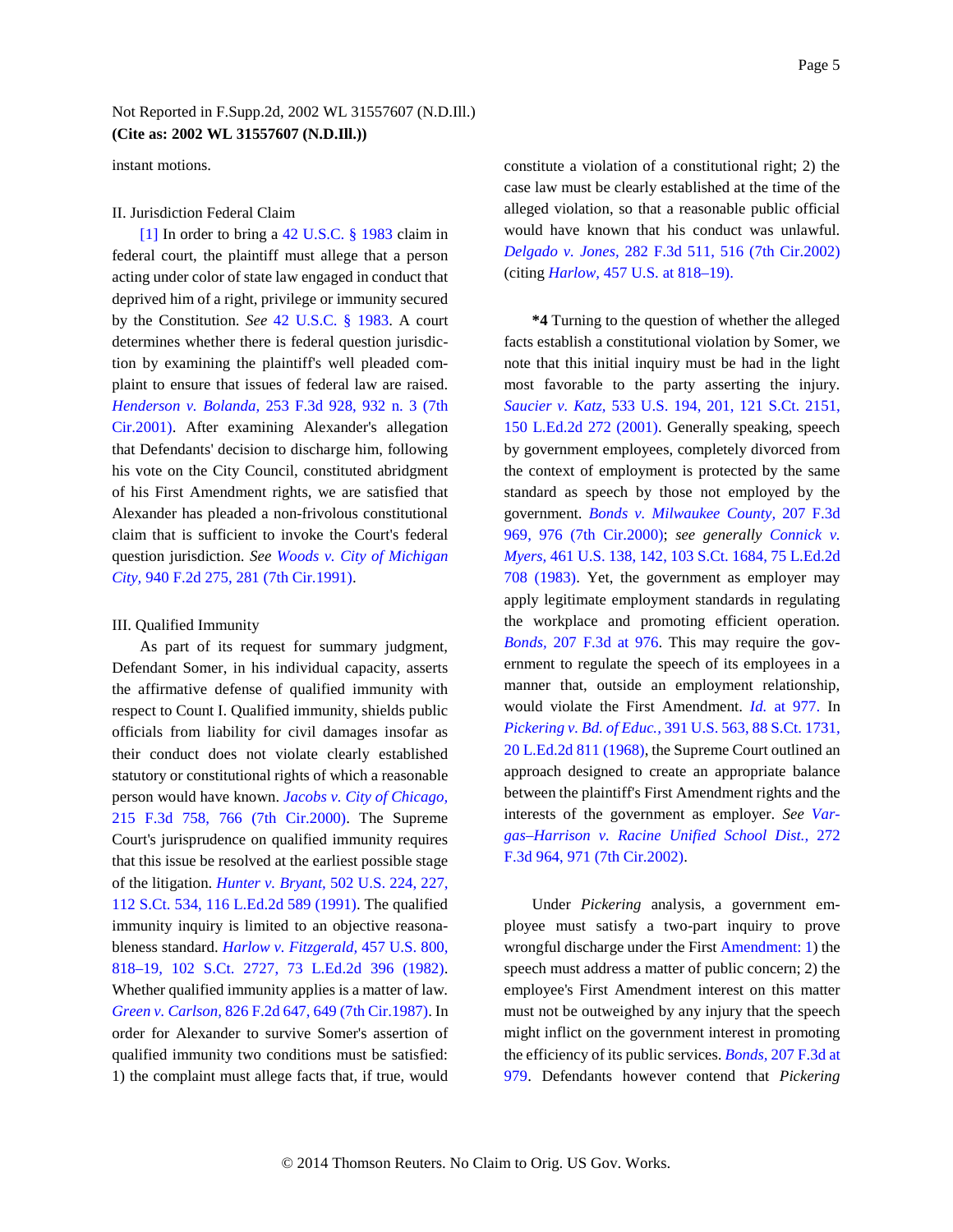balancing is unnecessary in the instant case because Alexander, as a department head, who provided input that Somer used in forming policy, falls under the policymaking employee exception and therefore outside of First Amendment protection.

The Court developed the policymaking employee exception to *Pickering* First Amendment analysis in *Elrod v. Burns,* 427 U.S. 347, 367, 96 S.Ct. 2673, 49 L.Ed.2d 547 (1976). There the Court held that the termination, based on partisan affiliation, of an employee who "acts as an advisor or formulates plans for the implementation of broad goals," is not violative of the First Amendment because, "representative government [should] not be undercut by tactics obstructing the implementation of policies of the new administration, policies presumably sanctioned by the electorate." *Elrod,* 427 U.S. at 367–68. This exception was broadened in *Branti v. Finkel,* 445 U.S. 507, 100 S.Ct. 1287, 63 L.Ed.2d 574 (1980), beyond employees with policymaking authority, to include any employee for whom "party affiliation is an appropriate requirement for the effective performance of the office involved." *Branti* 445 U.S. at 518. The Seventh Circuit has interpreted the definition of policymaking employee to include positions where the individual exercises either directly or indirectly, meaningful input into government decision making on issues where there is room for principled disagreement on goals or implementation. *Warzon v. Drew,* 60 F.3d 1234, 1239 (7th Cir.1995).

**\*5** The Seventh Circuit, however, has explicitly left open the question of whether a government employer could cite the policymaking employee exception to limit its policymaking employees' speech unrelated to the performance of their duties. *See Warzon,* 60 F.3d at 1239 n. 1; *Marshall v. Porter County Plan Comm'n,* 32 F.3d 1215, 1221 (7th Cir.1994); *Wilbur v. Mahan,* 3 F.3d 214, 218 (7th Cir.1993). Here, Alexander's vote at the Chicago Heights City Council meeting, when viewed favorably for the plaintiff, was entirely divorced from the performance of his duties at

Bloom Township. The vote concerned litigation surrounding tax reactivation efforts, activities having no bearing on the SEEDS program or Alexander's responsibilities thereunder. Further, despite Defendants' intimations of a contentious political environment, pitting Alexander's informal party against Somer's, the evidence tends to support a picture of friendly pre-termination relationship, and reveals the nonpartisan nature of council elections. Further, the vote concerned the fiscal needs of the City and the interest of its citizens; a political issue concerned more with fiscal necessity than political association. *See generally Wilbur,* 3 F.3d at 221 (Easterbrook, J. concurring) (what is "political" can be interpreted broadly and is difficult to assess). Notions of political muscling or polarized ideological struggle ultimately fail considering at least one alderman broke supposed "ranks" for the vote.

Ultimately, while, an employee's status as policymaker, assuming though not deciding that Alexander was indeed a policymaking employee, bears considerable attention when weighing the interests of the government, nevertheless, the policymaking employee exception under the *Branti/Elrod* line does not apply and courts must apply *Pickering* balancing when the speech at issue does not implicate the employee's politics or substantive policy viewpoints. *See Vargas–Harrison,* 272 F.3d at 973–74; *Bonds,* 207 F.3d at 979; *see also Marshall,* 32 F.3d at 1221 (holding government termination of a policymaking employee invalid because the speech did not involve political or policy viewpoints). Therefore, viewing Alexander's vote as unconnected with his or Somer's political ties or his specific duties under SEEDS and noting the absence of a policy dispute regarding Alexander's position as Director of SEEDS, we decline to treat this case under the policymaking employee doctrine and instead apply *Pickering.*

<span id="page-5-0"></span>[\[2\]](#page-0-1) Turning then to the first prong of the *Pickering* analysis, the Court considers "the content, form and context of a given statement," to determine whether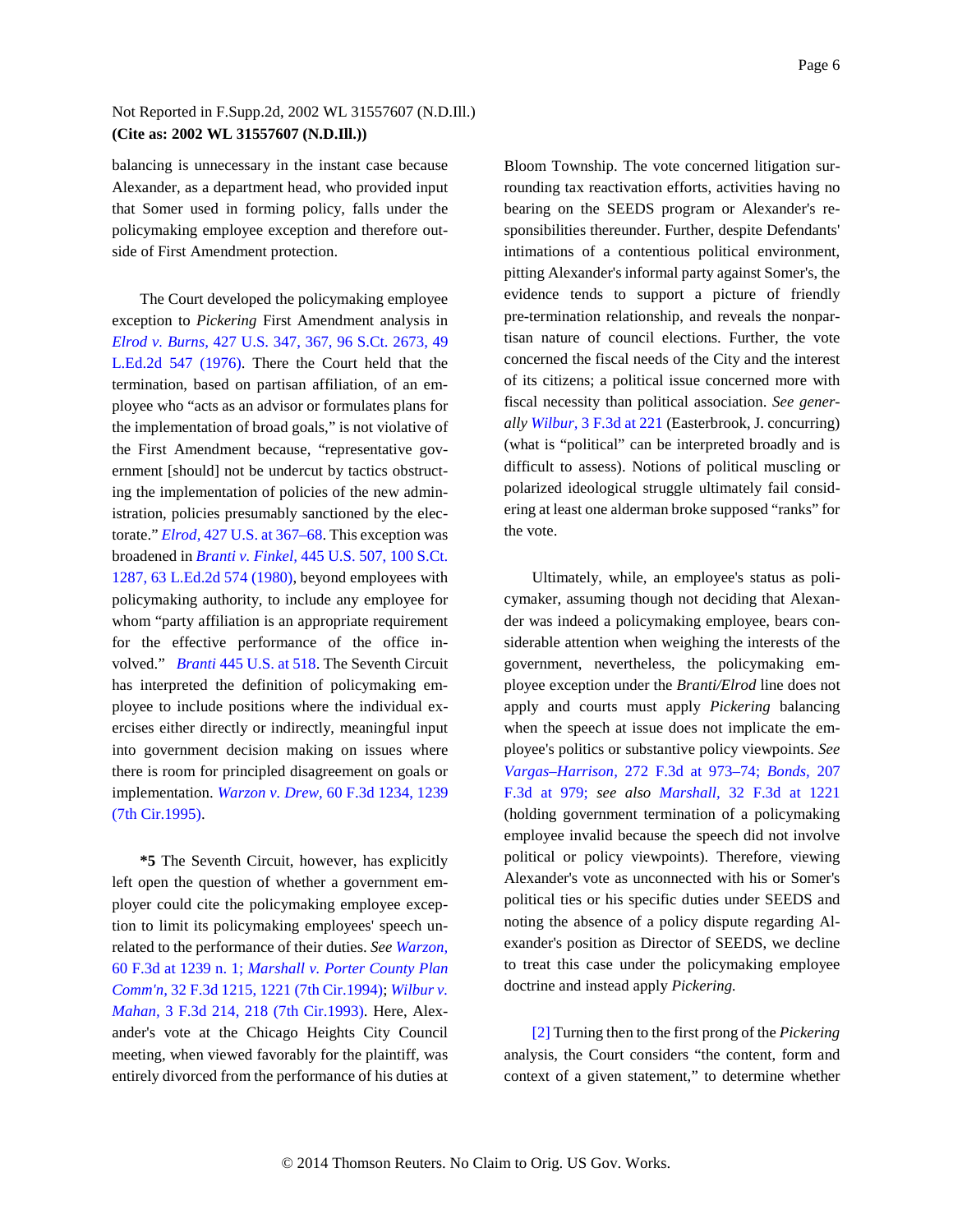Alexander's speech regarded a matter of public concern. *Connick,* 461 U.S. at 147. Speech on matters of public concern has been defined as speech relating to any matter of political, social, or other concern to the community. *Khuans v. School Dist. 110,* 123 F.3d 1010, 1014–15 (7th Cir.1997). Here, Alexander's speech concerned a matter of great public interest to the citizens of Chicago Heights; namely, the possibility that fraudulent transactions had denied their city government tax monies, and as a result prevented residents from the benefits of certain programs or services. Further, Alexander's speech occurred during a public meeting of the City Council, in his role as an official elected to represent the interests of his constituents. The Seventh Circuit has noted that certainly, bringing to light actual or potential wrongdoing during the provision of public services is in the public's interest. *Khuans,* 123 F.3d at 1016. Even if Alexander acted against his personal or financial interests in terms of his relationship with Bloom Township or alternatively, as Defendants allege, in favor of his informal political party, still, Plaintiff's speech could be characterized as a matter of public concern. *See Auriemma v. Rice,* 910 F.2d 1449, 1460 (7th Cir.1990) (en banc); *see also Campbell v. Towse,* 99 F.3d 820, 828 (7th Cir.1996) (standing in part for the proposition that speech by public employees pursuant to their employment duties still constitutes speech on a public concern). Therefore, given the high public interest in the subject matter of the speech we find that the first prong of *Pickering* analysis is satisfied.

**\*6** The second prong, known as *Pickering* balancing, requires analysis of several factors including 1) whether the speech would create problems in maintaining discipline or harmony among co-workers; 2) whether the employment relationship is one in which personal loyalty and confidence are necessary; 3) whether the speech impeded the employee's ability to perform her responsibilities; 4) the time, place, and manner of the speech; 5) the context in which the underlying dispute arose; 6) whether the matter was one on which debate was vital to informed decision making; and 7) whether the speaker should be regarded as a member of the general public. *See Kokkinis v. Ivkovich,* 185 F.3d 840, 845 (7th Cir.1999).

At this stage in the litigation the Court is unable to determine the proper balance between the Township's interest in government efficiency and work place harmony and Alexander's First Amendment interests because genuine issues of material fact remain. This Court has held that summary judgment based on qualified immunity is not proper when the question of immunity turns on issues of disputed fact. *Estate of Palma v. Edwards,* 2001 WL 1104716, at \*3 (N.D.Ill.2001) (distinguishing *Saucier* on the basis of incurred injury). Here, it remains unclear whether Alexander's vote would have resulted in any disruption at Bloom Township or, specifically, within the administration of SEEDS. There are no statements in the record from co-workers to this effect, nor is it apparent that Chicago Heights' participation in a suit against Bloom Township/Somer would have prevented Alexander from faithfully carrying out the duties of SEEDS director. Further, unlike the speech in *Khuans,* where plaintiff's comments indicated hostility and conflict with a supervisor, as well as co-workers, here, both parties indicate a previously amicable relationship and Alexander relates his belief that Somer had not engaged personally in any wrongdoing. *See Khuans,* 123 F.3d at 1018.

Alexander's status as a program director and his input during meetings of the department heads, which influenced policy decisions, would seem to indicate an employment relationship that depended upon personal loyalty and trust, especially given Alexander's insistence on reporting to Somer directly despite the latter's designating an administrator for this purpose, of a kind that might well be shattered by Alexander's approving suit against Somer and Bloom Township. Yet, while, generally, courts should give substantial deference to government predictions of harm from employee speech, *Waters v. Churchill,* 511 U.S. 661, 680, 114 S.Ct. 1878, 128 L.Ed.2d 686 (1994), when an em-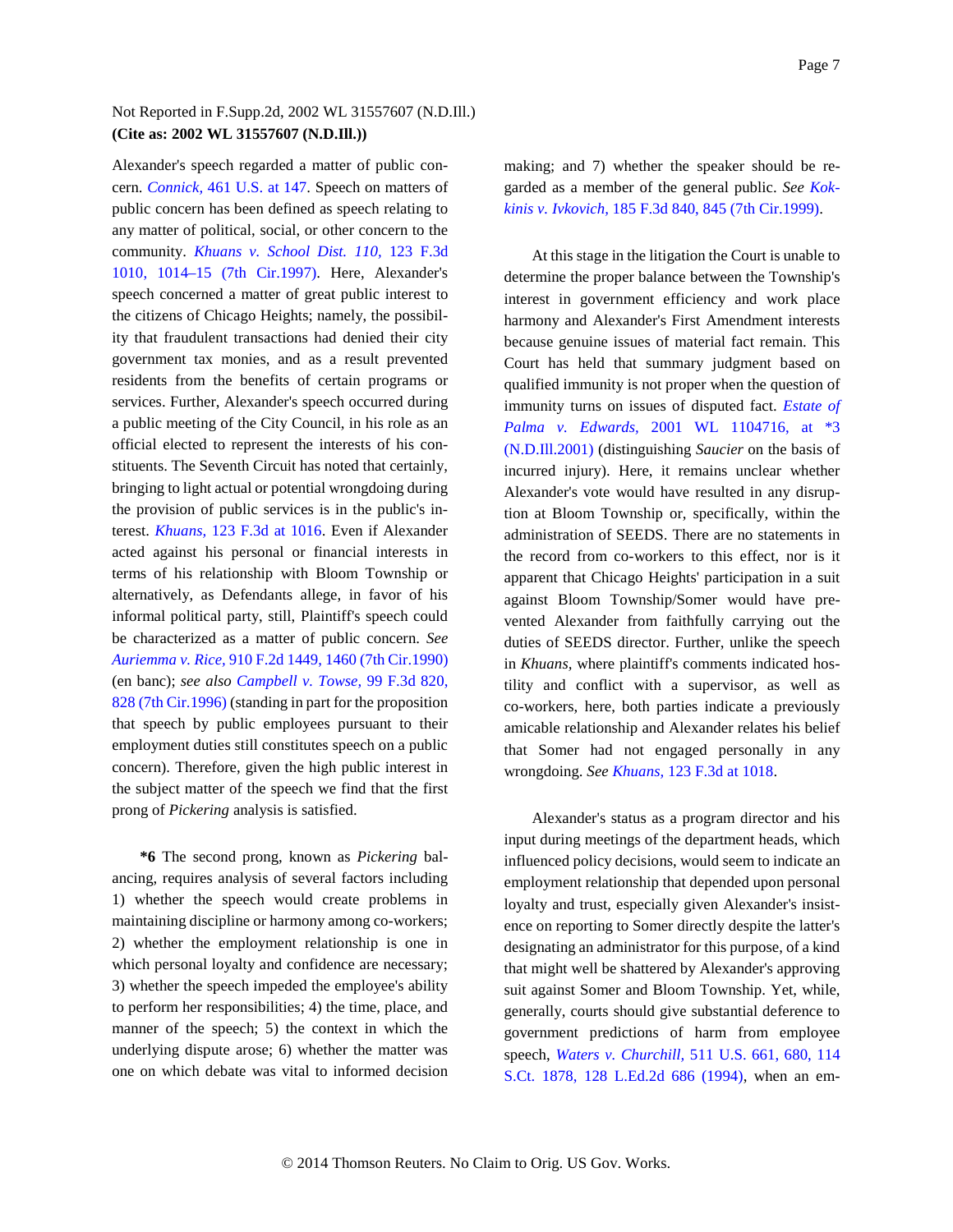ployee's speech concerns a breach of the public trust on the part of his superiors or on serious matters of public interest, the government must make a more substantial showing than otherwise, that the speech, is in fact likely to be disruptive. *Waters,* 511 U.S. at 674. Here, Alexander's vote concerns vital interests of the citizens of Chicago Heights and at least a potential abuse of public trust on the part of Somer; therefore, more than Somer's assertions of potential disruption in his affidavit is required for Defendants to reach the heightened threshold.

**\*7** Still, even assuming the facts alleged show that Somer violated Plaintiff's First Amendment rights, in order to prevent the application of qualified immunity, Plaintiff must satisfy the second condition. The dispositive inquiry in determining whether a right is clearly established is whether it would be clear to a reasonable public official that his conduct was unlawful in the situation he confronted. *See Saucier,* 533 U.S. at 202. If, however, the law did not put the official on sufficient notice, summary judgment based on qualified immunity is appropriate. *See Malley v. Briggs,* 475 U.S. 335, 341, 106 S.Ct. 1092, 89 L.Ed.2d 271 (1986) (qualified immunity protects "all but the plainly incompetent or those who knowingly violate the law").

<span id="page-7-0"></span>[\[3\]](#page-1-0) Here, we find that Somer did not have sufficient notice of clearly established law. In the instant case, Somer argues that, as of July 2000, federal statutory or constitutional law was not so clearly well defined so as to necessitate the conclusion that terminating an employee in connection with that employee's vote on a city council was prohibited. While it has been established for many years in this Circuit that a public employer may not retaliate against an employee who exercises his First Amendment speech rights, *Gustafson v. Jones,* 117 F.3d 1015, 1021 (7th Cir.1997), the law is not settled on the novel question of whether a public employer may discharge an employee for speaking on a matter of public concern while acting in his capacity as an elected official of a

government that is distinct from his employer. This Circuit has noted that application of the *Pickering* analysis, like all balancing tests, produces a wide gray area between the clearly legal and the clearly illegal and that where a case, such as the instant one, falls within that gray area, the reasonable public official is accorded the benefit of the doubt. *See Gustafson,* 117 F.3d 1022 (discussing *Walsh v. Ward,* 991 F.2d 1344 (7th Cir.1993). The law being uncertain, as of July 2000, Plaintiff has not met the second condition. Therefore, Somer, in his individual capacity is entitled to qualified immunity and summary judgment as to Count I is hereby granted in his favor.

#### IV. First Amendment Retaliation

<span id="page-7-2"></span>Turning then, to the parties' summary judgment motions as they pertain to Alexander, Bloom Township and Somer, in his official capacity the Court recognizes that a plaintiff bringing a  $\S$  1983 claim based on the First Amendment must establish 1) that her conduct was constitutionally protected and 2) that her conduct was a "substantial factor" or "motivating factor" in the challenged action by the defendant. $F<sup>N1</sup>$ *Mt. Healthy City School Dist. Bd. of Educ. v. Doyle,* 429 U.S. 274, 287, 97 S.Ct. 568, 50 L.Ed.2d 471 (1977). The 7th circuit has noted that even if a defendant was "brimming over with unconstitutional wrath" against the plaintiff a  $\S$  1983 claim will not be established unless plaintiff can show that the challenged action would not have occurred "but for" the constitutionally protected conduct. *Johnson v. Smelstor,* 70 F.3d 469, 482 (7th Cir.1995). If, however, the plaintiff meets this burden, then the defendant must prove, by a preponderance of the evidence, that it would have taken the same action even in the absence of the protected conduct. *Mt. Healthy,* 429 U.S. at 287.

> <span id="page-7-1"></span>[FN1.](#page-7-2) Further, the Court is aware that in the Seventh Circuit, in order to hold a municipality liable under 42 U.S.C. § 1983, a plaintiff must allege the existence of either an express policy or a custom that was the direct cause of the deprivation of a constitutional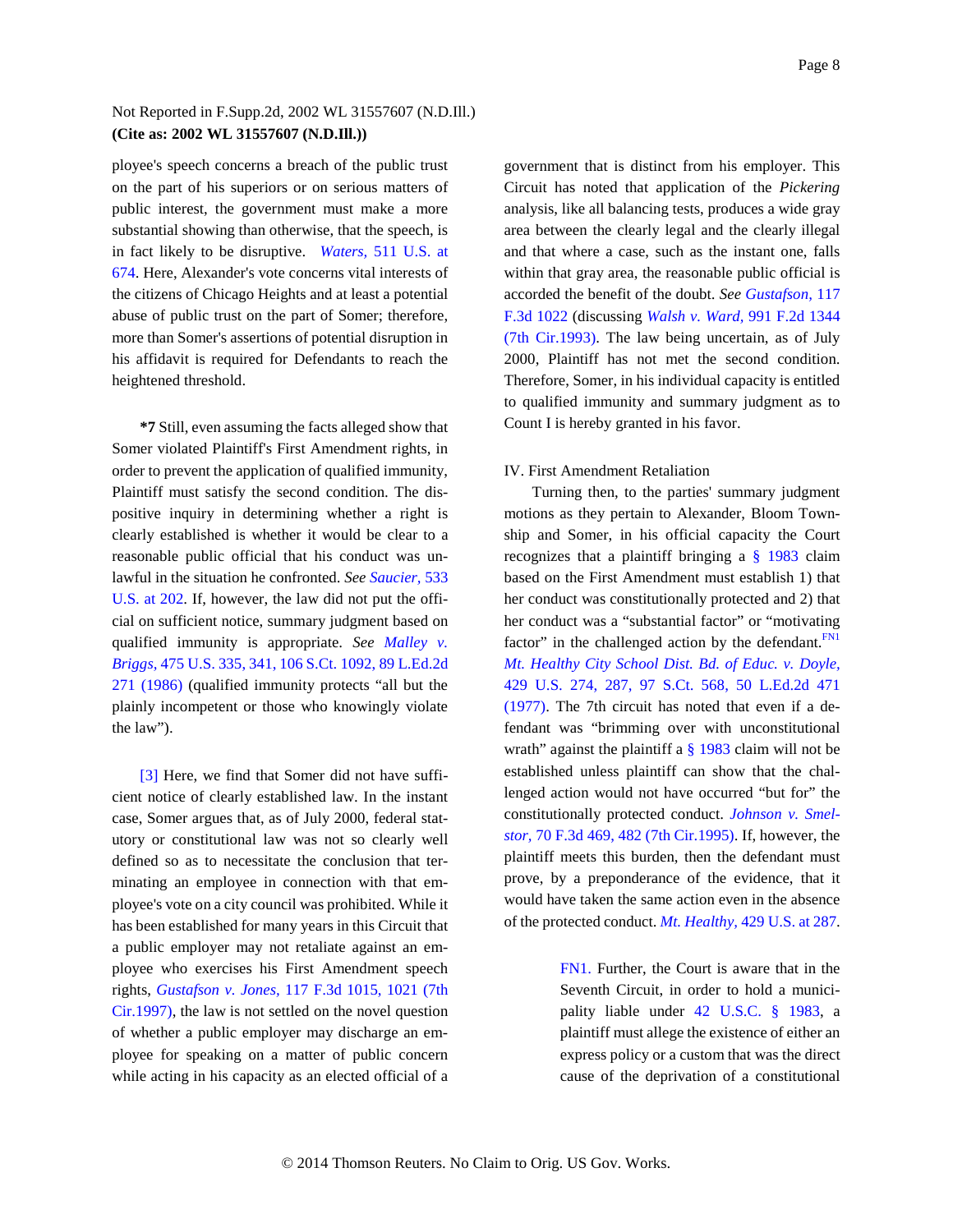right. *Monell v. New York City Dept. of Social Services,* 436 U.S. 658, 690–91, 98 S.Ct. 2018, 56 L.Ed.2d 611 (1978); *Caldwell v. City of Elwood,* 959 F.2d 670, 673 (7th Cir.1992). While neither party has addressed this issue, taking Plaintiff's well pleaded allegations as true, *McTigue v. City of Chicago,* 60 F.3d 381,382 (7th Cir.1995), Alexander has adequately claimed that his constitutional injury was caused by a person, namely Somer, with final policymaking authority for purposes of a claim under 42 U.S.C. § 1983. *See McCormick v. City of Chicago,* 230 F.3d 319, 324 (7th Cir.2000).

**\*8** Having already addressed the outstanding questions regarding the constitutionality of Alexander's conduct, we note that the second element in the analysis contains unresolved issues of fact as well. Defendants contend that given Alexander's poor work performance, his refusal to report to the town administrator as directed by Somer, and his willingness to engage in actions in which he had a conflict of interest, and which were contrary to the political and financial interests of the Township, that Alexander would have been terminated regardless of his vote. Plaintiff counters that Somer provided no notice to Alexander that he was in danger of termination and that Defendants cannot, consistent with *McKennon v. Nashville Banner Publishing,* 513 U.S. 352, 360, 115 S.Ct. 879, 130 L.Ed.2d 852 (1995), demonstrate that Somer was not motivated at the point of decision by legitimate reasons. Plaintiff also relies on Somer's statement that the vote was the "brick that broke the camel's back" as evidence that Plaintiff's protected speech was the "but for" cause of his termination.

<span id="page-8-0"></span>[\[4\]](#page-1-1) Alexander has met the initial burden of establishing that his conduct was a motivating factor in Somer's termination decision. *Gooden v. Neal,* 17 F.3d 925, 928 (7th Cir.1994). Somer's statement combined with his admission that the decision to terminate occurred only after he learned of Plaintiff's vote

demonstrate that Alexander's speech was a substantial factor in his discharge. *Id.* However, the Court finds a genuine dispute surrounding Defendants' efforts to meet their burden of showing that Somer would have reached the same conclusion even in the absence of Alexander's speech. *Id.* Defendants cite Alexander's prior poor performance in General Assistance and his continued faltering in the SEEDS program as justifications for termination independent of the Council vote. However, Somer had never, beyond the transfer from General Assistance to SEEDS, subjected Plaintiff to any discipline despite the graduated measures available to him, as Township Supervisor, under the employee handbook. Further, while discovery revealed the existence of a complaint that Plaintiff left work ten minutes early on one occasion, there are no other substantial written criticisms or reports of Alexander's job performance by Somer or any other individuals.

Alexander's termination letter provides no explanation or rationale for his firing. Plaintiff also suggests that he never received any additional information from Somer despite having left him a telephone message. There is also some discrepancy regarding what was said during the meeting between Somer and Alexander prior to the vote. This conversation speaks to whether Somer admonished Plaintiff not to participate in the vote; as well as if Alexander affirmatively stated that he would not due to conflict of interest and therefore goes to the question of loyalty. Lastly, while Defendants state that Alexander's disloyalty, and the likelihood that disruption at the Township would ensue, factored heavily in Somer's termination decision, the actual decision was made, during the brief period spanning the evening of July 5 through the morning of July 6, and only after Somer received word of Alexander's vote. Plaintiff indicates that, the absence of evidence to suggest Somer was otherwise intending to fire Alexander yields the reasonable inference that Alexander was impermissibly terminated on the sole basis of his First Amendment speech. As a result, the Court denies summary judg-